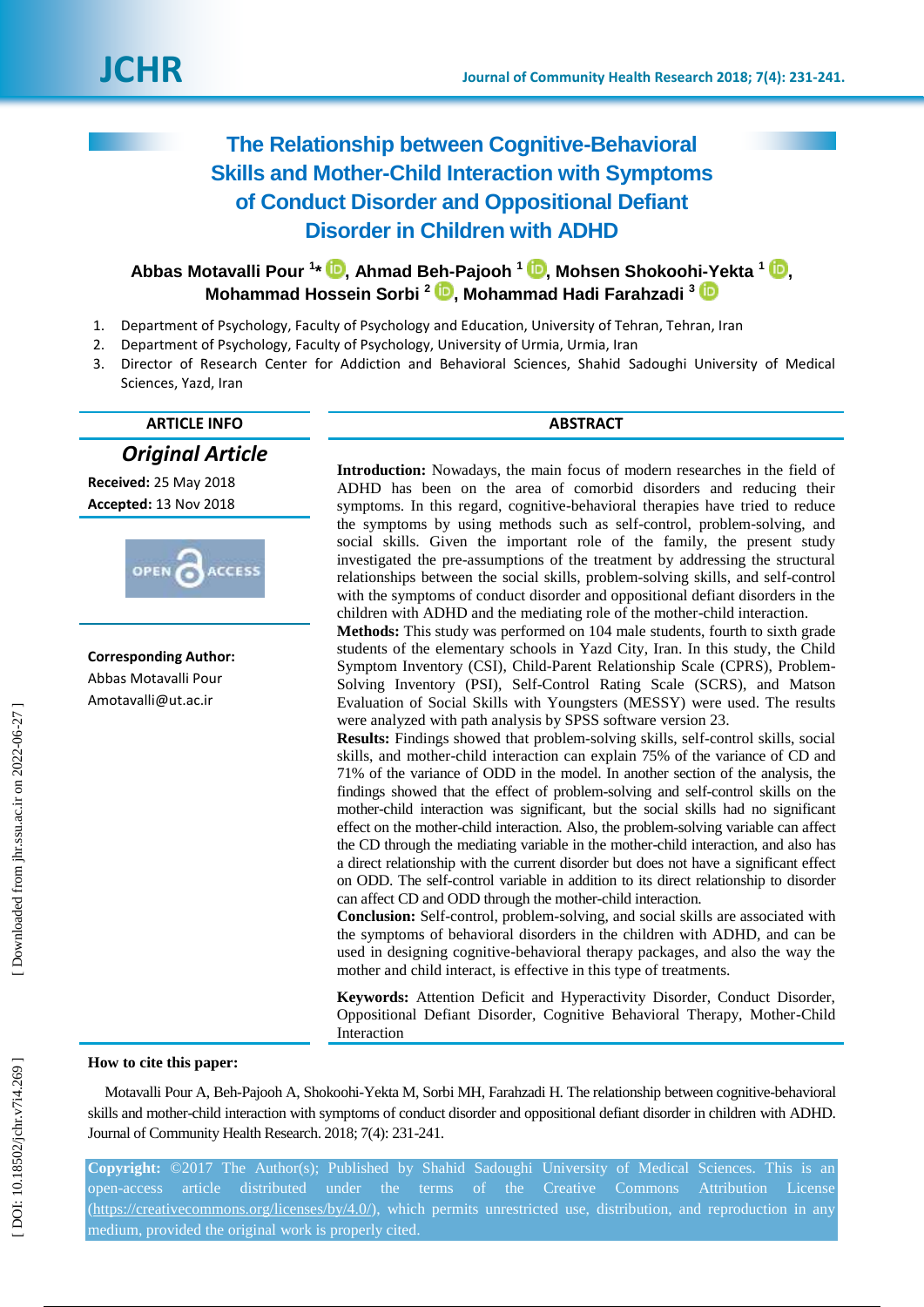## **Introductio n**

Attention Deficit Hyperactivity Disorder (ADHD) is one of the common childhood disorders which occurs in the early child development stages. In most cases, the criteria in the Diagnostic and Statistical Manual of Mental Disorders, Fifth Edition (DSM-5) $^{(1)}$  is used to define the current disorder. Accordingly, ADHD is Neurodevelopmental disorder which starts in the childhood and is characterized by persistent patterns of inattention or hyperactivity -impulsivity which reduces the quality of social, educational, and occupational performances<sup>(1)</sup>. In fact, ADHD is caused by the disturbances in the brain pathways which are responsible for the inhibition and selfcontrol, and as a result, self-regulation impairment causes damage to other brain functions which are important in maintaining attention  $(2)$ .

This disorder can lead to behavioral problems at home, school, work, and in other social settings leading to some problems in school learning, social skills, and managing the aggression  $(3)$ . Deficits in the social skills in many children with ADHD, are the direct consequences of the current disorder, and even in the Diagnostic and Statistical Manual of Mental Disorders, Fifth Edition  $(DSM-5)$ <sup>(1)</sup>, some symptoms of this disorder are directly social in nature. These conditions are aggravated when there are comorbid disorders such as Oppositional Defiant Disorder (ODD) or Conduct Disorder (CD) which are considered to be the most common disorders associated with ADHD. According to the definition of the Council for Exceptional Children (CEC)<sup> $(4)$ </sup>, emotional and behavioral disorders (EBD) refer to the emotional and behavioral responses of the individual at school which differ from cultural, age, and ethnic norms, and have effects on their academic performance, self-care, social relationships, individual adaptability, class -room behavior and adaptation in the work environment. These disruptions must appear at least in two different situations, one of which is school.

Barkley  $(5)$  reported that 29% - 30% of preadolescents with ADHD, and 40% - 60% of adolescents with this disorder, have met the criteria for other comorbid behavioral disorders. A study by

Loeber and colleagues  $(6)$  suggested that the presence of ADHD significantly predicts CD in boys ages of 8 to 17. Walker et al.  $(7)$  concluded that children with ADHD and CD show more physical aggression and severe antisocial behaviors. O'brien et al. <sup>(8)</sup> reported that children with both ADHD and CD had less educational achievements compared to the children who had only conduct disorder.

ODD is less severe than CD and indicates more problematic cases rather than extremely destructive behaviors and these children are more disobedient to their parents, teachers, and the authorities. Barkley (5) reported that 65% of the children with ADHD had diagnostic criteria for ODD.

In fact , ADHD is one of the common disorders which have a complex and multidimensional nature, derived from a variety of factors that affect various dimensions of the individual and the child's social development. From the psychosocial viewpoint of the researchers, the role of family and environment is significant in the etiology and continuity of symptoms, and the symptoms of this disorder and the internal structure of the family have reciprocal relationships. Therefore, parent -child relationships problems are among the characteristics of families with a child with ADHD  $(9)$ . In this regard, Kimiae  $\&$  Beigi<sup>(10)</sup> identified a defective cycle in the parent-child relationships in families with problematic children (such as children with ADHD) and called it the "Defective Cycle of Incompatible Behavior." Also, Kar-Ahmmadi and colleagues<sup>(11)</sup> concluded that the interactive pattern of the parental acceptance has an inverse relationship to the severity of the symptoms of attention deficit and hyperactivity of their offspring.

Cognitive -behavioral therapy is one of the methods used in ADHD<sup> $(12)$ </sup>, which refers to some techniques used to change behaviors that focus on how people think. Two important points must be considered in the effectiveness of the cognitive behavioral therapy. First, the aim of this method is to improve the self -control or self -regulation which is the main aim of ADHD therapy, and the second, there is evidence that show the current method combined with the behavioral treatments,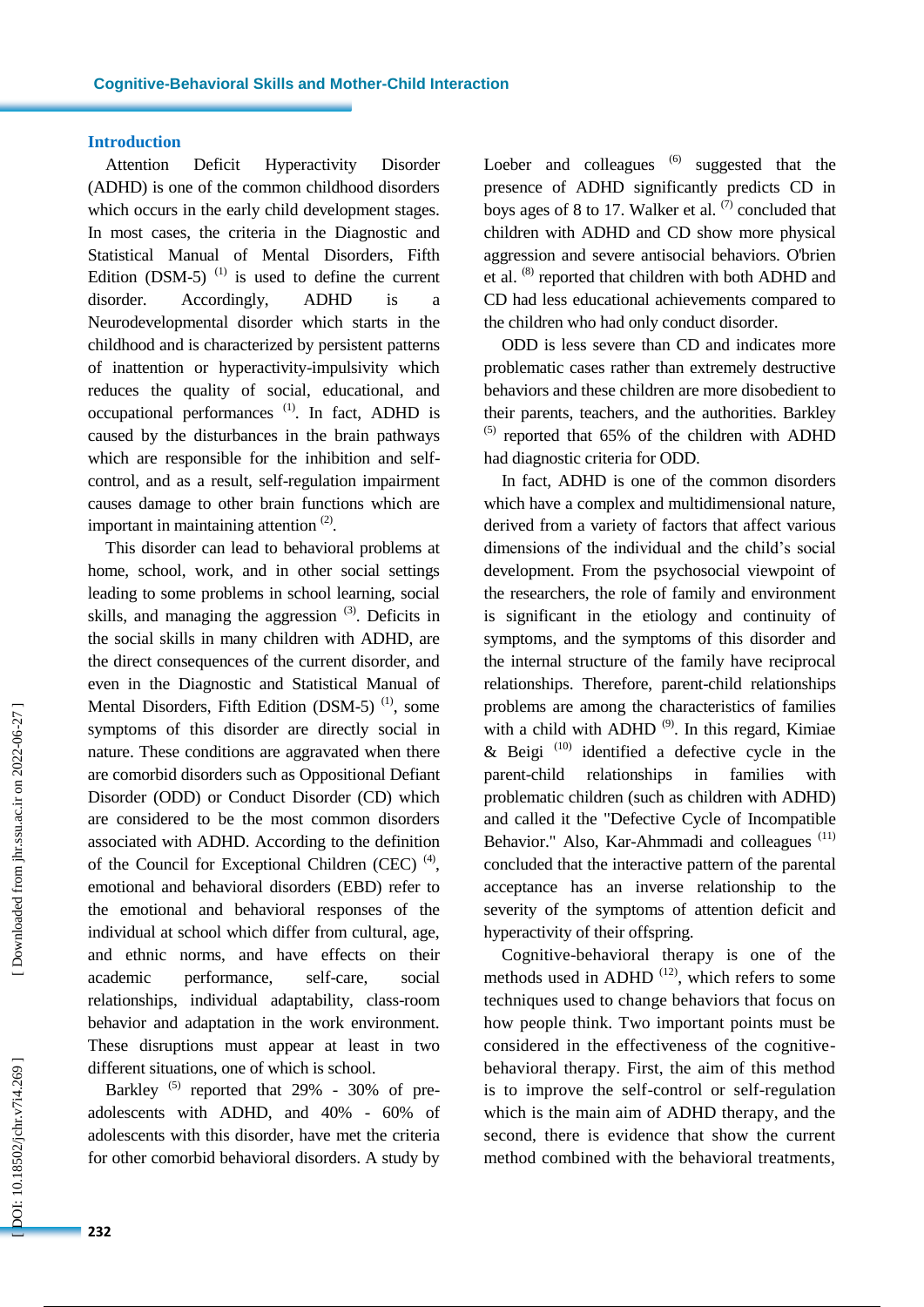can be useful in the ADHD treatments  $(13)$ . In fact, in cognitive -behavioral therapy, children with ADHD learn to use self -instruction, self monitoring, self -empowerment, problem -solving, and self -control to pay attention and manage the impulsive behaviors <sup>(14)</sup>.

Amongst the various goals in the cognitive behavioral therapy for children with ADHD, self control, problem -solving and social skills are of great importance  $(15)$ . Since in one hand, the selfcontrol problem causes impulsive behaviors which disrupts the cognitive, developmental, educational and social areas and increases the risk of anxiety, depression, conduct, poor social relationships and low academic performances. (16) and on the other hand, the child with the self regulation problem due to response inhibition is unable toperform behavioral targetting and to pursue his own behavioral goals. Moreover, this child is not able to stop thinking or behaving in the inappropriate time and place, and therefore, suddenly answers the questions or interrupts other people's conversations <sup>(17)</sup>.

On the other hand, the effective use of the problem -solving strategies helps the children be more successful in social communications, and also improves the self-confidence and children's adaptive behaviors. Studies have shown that the child's behavioral problems such as disobedience, conduct problems and antisocial behaviors improve by problem -solving skill learning and cognitive changes, and it causes better anger management technique skills as well as establishing an appropriate peer -to -peer communication and increasing the social acceptance and positive attitude towards oneself <sup>(18)</sup>.

Many studies investigated the effectiveness of cognitive -behavioral treatments on childhood disorders  $(19)$ , and its impact has been shown in the ADHD treatment  $(15)$ . In this regard, considering the importance, effectiveness, and the influence of the family in the emergence of CD and ODD, and also the high level of comorbidity of these two disorders with ADHD, it is necessary to illustrate the mediate role of the mother -child interaction on the effect of the three key elements in cognitive -behavioral therapy on the level of CD and ODD symptoms in the children with ADHD and accordingly the family -centered treatment programs based on the cognitive -behavioral therapy can be designed. Therefore, the purpose of the present study was to examine the structural relationships between the social skills, problem -solving skills and self-control with the mediating role of mother -child interaction and symptoms of CD and ODD in children with ADHD. In fact, this study investigated the pre assumption design of an intervention program in the family -based cognitive -behavioral therapy to reduce the symptoms of CD and ODD and to improve the mother -child interaction in the children with ADHD.

## **Methods**

*Statistical population*: The statistical population of the present study included the second grade male students with the symptoms of ADHD in the elementary school in Yazd City, Iran in 2017 -2018.

*Sampling and sampling method*: The statistical samples consisted of 104 second grade male students in the elementary school (aged 10 to 12) with the ADHD combined type, which were selected in a convenience method from two public elementary schools and two private elementary schools with the population of about 2000 students. In order to provide the required number of samples, "Akhtar Danesh", private school and "Ha'aj Mahmoud Soheili" and "Shahid Moshki - Baf" public schools were selected for this purpose from two educational districts of Yazd City, Iran .

*Instruments*: In this study, five tools were used as follows:

A. **Child Symptom Inventory (CSI):** In order to recognize ADHD, the Child Symptom Inventory was used. This inventory is one of the diagnostic tools for determining the childhood psychiatric disorders, which is based on the Diagnostic and Statistical Manual of Mental Disorders criteria (Fourth Edition) . The child Symtom Inventory has two forms for the parents include 110 item s and the teachers form include 78 item s and has been used in most studies related to ADHD and has shown its efficacy. The sensitivity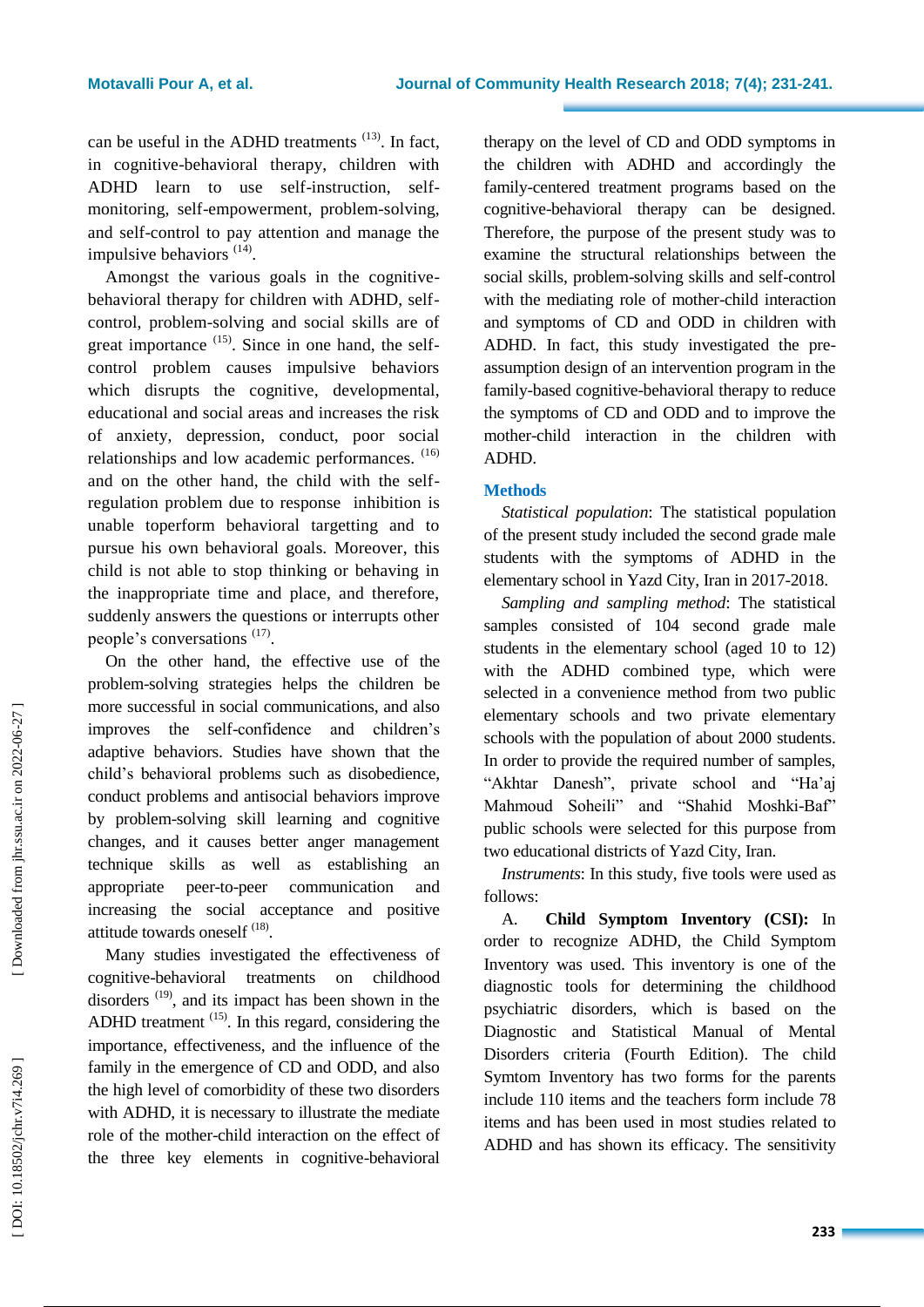of this tool was respectively 0.75, 0.89, and 0.89, based on the best score of cut off points of 4, 5 and 7 for ADHD, ODD and CD, and its characteristics were respectively 0.92, 0.91 and 0.90 In addition, the validity of this inventory has been reported for both parents and teachers as  $0.90$  and  $0.93$   $(20)$ .

B. **Child Relationship** Scale **(CPRS):** The child -parent relationship scale was used to determine the parent -child relationships. This scale was created by Pianta for the first time in 199 2 , and includes 33 questions which measure the parent perception on their relationship to their child. This scale has closeness, dependency, conflict, and the overall positive relationship parts between the mother and child. This tool consists of a 5 -point Likert scale from 5 (completely agree) to 1 (completely disagree). The overall positive relationship which is the total score is obtained from the total scores of the closeness and the reverse scores of the conflict and dependency. The content validity and the reliability of this questionnaire were obtained by Abareshi and colleagues. <sup>(21)</sup>. This scale included conflict, closeness, dependency, and the overall positive relationship parts, each with Cronbach's alpha of 0.83, 0.69, 0.46, and 0.84, respectively. The reliability of these areas was reported as 0.60, 0.70, 0.84 and 0.86 respectively .

C. **Self-Control Rating Scale (SCRS):** The Self-Control Rating Scale was developed by Kendall & Wilcox in 1979 to measure the extent of child control. This scale was designed include 33 items for assessing the behavioral restraint of the children based on the cognitive -behavioral restraint model. In this tool, a seven -point scale was used for scoring which ranged from 1 (always) to 7 (never). In this tool, the score was calculated by summing the scores of all items, and the scores above 160 were assigned to individuals who had difficulty in self-control. Indeed, a higher score in this tool represented less self-control. The internal stability of this tool was reported as high, and its alpha coefficient was 0.98. The reliability of the retest method of this tool was also about 0.84. Regarding the validity, this scale had a strong correlation with Peabody visual vocabulary test, confirmed similar shapes and proteus maze, and also had a high degree of differential validity<sup>(22)</sup>.

D. **Problem -Solving Inventory (PSI):** The problem -solving inventory was developed by Heppner  $\&$  Petersen<sup>(23)</sup> to measure the respondent's understanding of problem -solving behaviors. This questionnaire has 35 items, of which three (9, 22 and 29) were not used for the present research's purposes. The problem -solving questionnaire had three subscales, including trust and managerial problem -solving including eleven items, tendency avoidance conflict including sixteen items, and personal control including five items which examined the ability of the individual in problem solving. The scores of this tool were in the form of 6-point Likert scale, which were in the range of 1 (completely agree) to 6 (completely disagree). The tool had a high internal consistency of 90%, and the validity of this tool was also satisfactory, indicating that it measured the structures which were completely related to self-control<sup>(23)</sup>.

E. **Matson Evaluation of Social Skills with Youngsters (MESSY):** It was used to assess the social skills of the children by parents and trainers. This scale was developed by Matson et al. in 1983 to measure the social skills of the children and adolescents aged 4 to 18, and have three forms for the parent, teacher, and student. In this study, the parent and the teacher forms were used. The parent form had 55 questions, and the teacher's form had five general questions about the five main factors of Matson's social skills which the individuals must read and respond to a Likert index from 1 (never) to 5 (always). The subscales of this questionnaire included good social behavior, no n -social behavior, aggression, impulsive behavior, high self -esteem, and communication with peers. In this scale, in addition to the scores in each subscale, a total score was also calculated as a social skill by summing the scores of the subscales. Yousefi and Khair  $(24)$ , using the same scale in a group of students, reported the same Cronbach alpha coefficient for the whole scale which was0.86. Researches, using the factor analysis method, measured the validity of the scale and identified 5 sub -scales in the form of 5 separate factors and the alpha coefficients in the components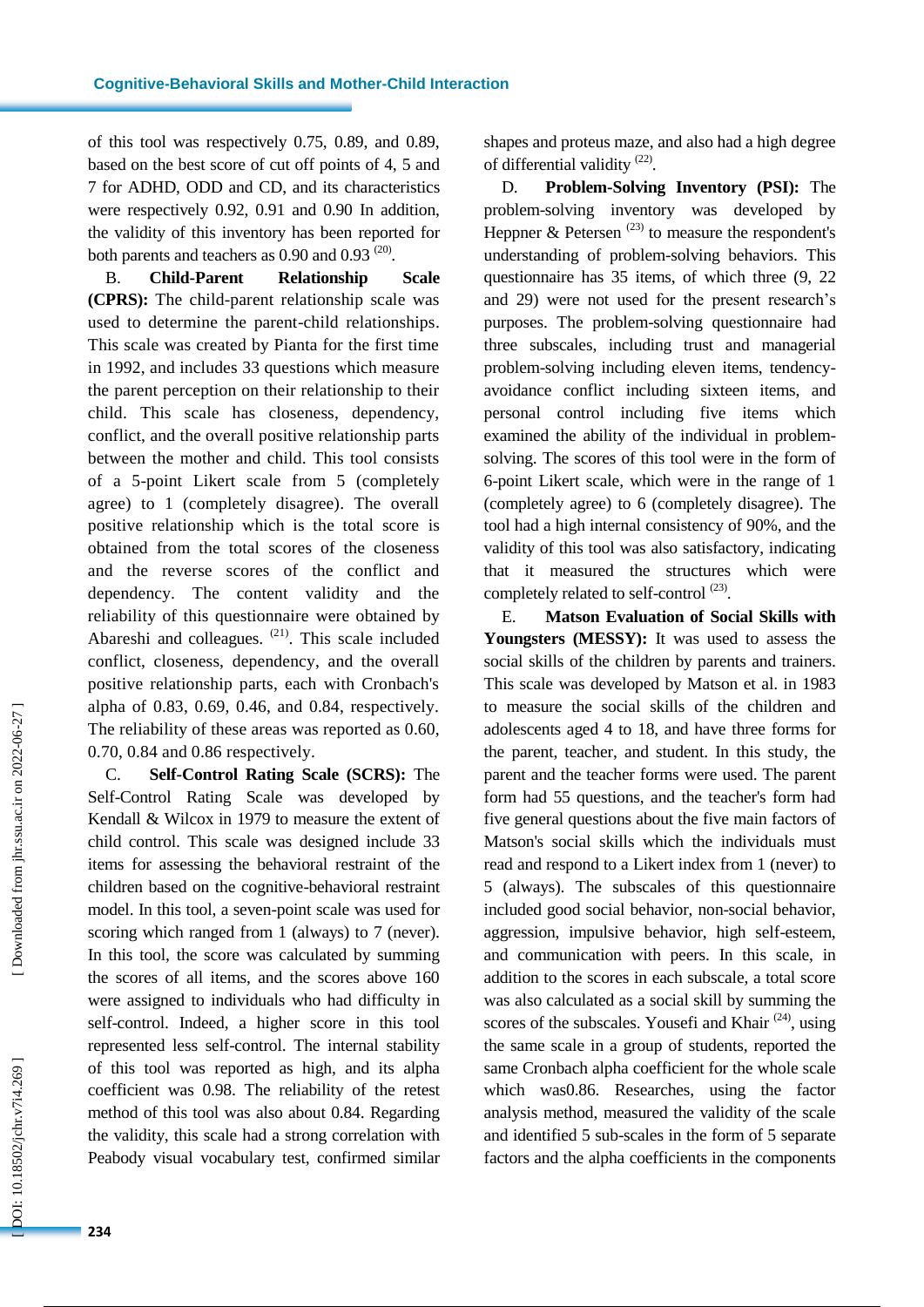of the teacher's version including good social behaviors (0.73), non -social behaviors (0.71), aggression and impulsive behaviors (0.76), high self-esteem and self-confidence (0.68), and the relationship with peers (0.80) was reported as desirable. Also, the alpha coefficients in the components of the teacher's version including good social behaviors (0.82), non -social behaviors (0.76), aggression and impulsive behavior (0.87), high self-esteem and self-confidence (0.76), and relationship with peers (0.76) were reported as suitable.

## *Inclusion Criteria* :

• Not receiving any psychological and counseling treatments while participating in the research by either the mother or child.

- No physical disability in the child
- Educated parents
- *Exclusion Criteria* :

• Incomplete answers to the question Not living with the mother

 Lack of combined type of attention deficit hyperactivity disorder

*Procedure* : In the first stage of the research, a meeting with the teachers was held , and the criteria for recognizing ADHD was explained and they were asked to determine the students who had these characteristics. In the second stage, the Child Symptom Inventory was completed by the parents and teachers. After collecting the

questionnaires, the data were analyzed with path analysis by SPSS software version 23 .

## **Results**

The present study was conducted on 104 boys aged 10 to 12 with ADHD. The demographic characteristics of the participants showed that the mean and standard deviation of the subjects' age was  $10.83 \pm 0.78$ . Of these, 40.4% were in the fourth grade, 36.5% were in the fifth grade, and 23.1% were in the sixth grade. The mean and standard deviation of the father's age was  $36.42 \pm$ 5.93, and the mean and standard deviation of the mother's age was  $34.15 \pm 4.53$ . It was found that 29.8% of the participant's parents were relatives and 62.5% had two children, 20.2% had one child, and 17.3% had three children. The highest level of education in the fathers (42.3%) and mothers (37.5%) were middle schools. Most fathers (76%) were selfemployed, and the mothers (75%) were housewives. The economy status of the family of most participants (64.4%) was also average (Table 1).

In the following, the statistical characteristics and correlation matrix between problem -solving skills (SOL), self-control skills (SEL F ), and social skills (SOC) with mother -child interaction (MCI ) and CD and ODD in children with ADHD were discussed (Table 2).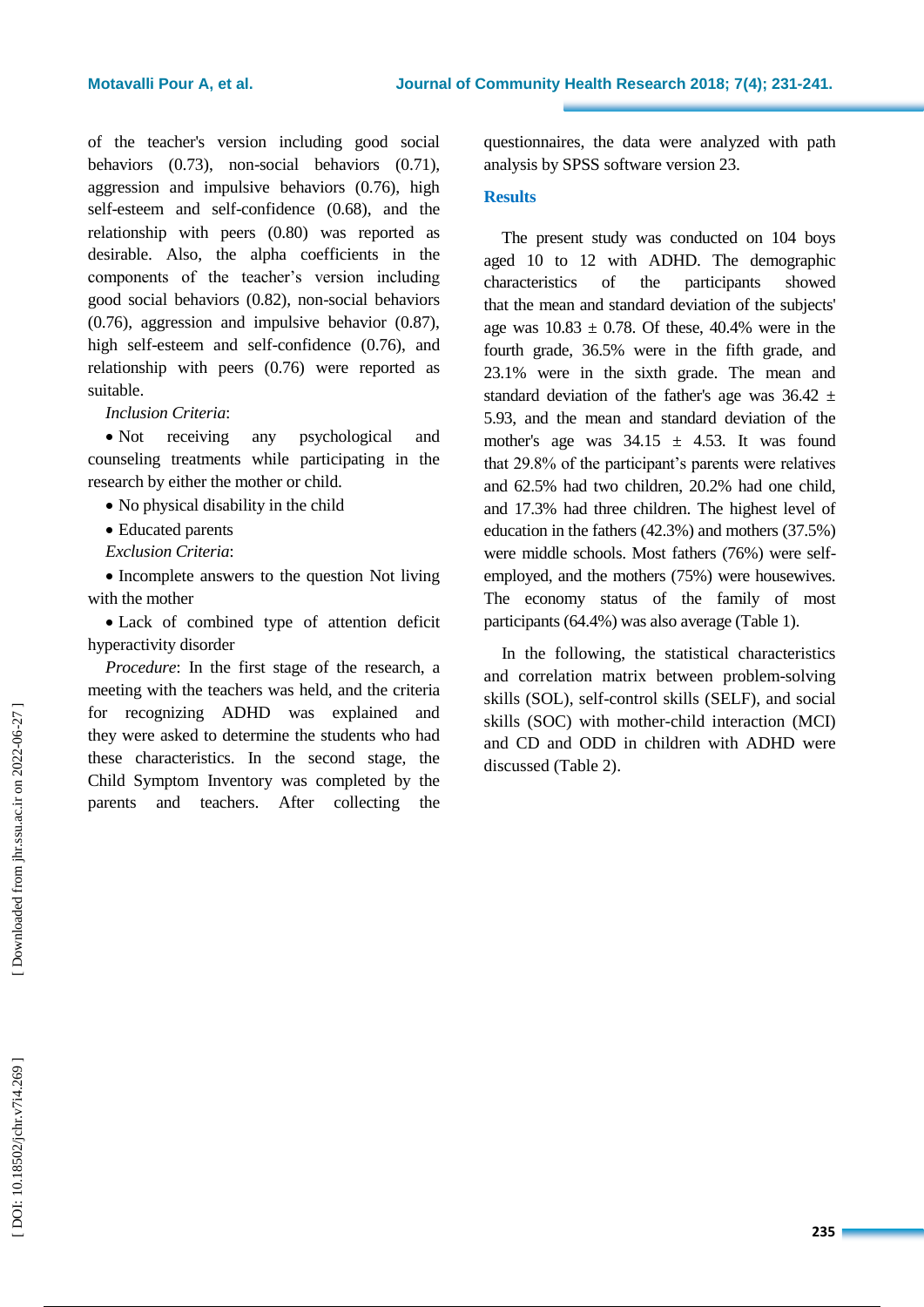| <b>Variables</b>          | <b>Categories</b>          | <b>Frequency</b> | $\frac{0}{0}$ |
|---------------------------|----------------------------|------------------|---------------|
|                           | <b>Fourth Grade</b>        | 42               | 40.4          |
| The Children's Grade      | Fifth Grade                | 38               | 36.5          |
|                           | Sixth Grade                | 24               | 23.1          |
|                           | Middle School Degree       | 44               | 42.3          |
|                           | High School Diploma        | 29               | 27.9          |
| <b>Father's Education</b> | <b>Associate Degree</b>    | 12               | 11.5          |
|                           | <b>Bachelor Degree</b>     | 12               | 11.5          |
|                           | Master's Degree and Higher | 7                | 6.8           |
|                           | Middle School Degree       | 39               | 37.5          |
|                           | High School Diploma        | 24               | 23.1          |
| <b>Mother's Education</b> | <b>Associate Degree</b>    | 20               | 19.2          |
|                           | <b>Bachelor Degree</b>     | 15               | 14.4          |
|                           | Master's Degree and Higher | 6                | 5.8           |
|                           | Unemployed                 | 1                | 1             |
| Father's Job              | Government's Employee      | 24               | 23            |
|                           | Self Employed              | 79               | 76            |
|                           | Housewives                 | 78               | 75            |
| Mother's Job              | Government's Employee      | 16               | 15.4          |
|                           | Self Employed              | 10               | 9.6           |
|                           | Yes                        | 31               | 29.8          |
| Kinship Marriage          | N <sub>o</sub>             | 73               | 70.2          |
|                           | One                        | 21               | 20.2          |
| Number Of Children        | Two                        | 65               | 62.5          |
|                           | Three and More             | 18               | 17.3          |
|                           | Poor                       | 14               | 13.5          |
| Socio-Economic Status     | Average                    | 67               | 64.4          |
|                           | Wealthy                    | 23               | 22.1          |

### Table 1. Demographic characteristics of subjects (N=104)

### **Table 2 .** The correlation matrix of variables

| <b>Variables</b>      | М      | SD    | CА   |   |           |            |                     |                          |            |
|-----------------------|--------|-------|------|---|-----------|------------|---------------------|--------------------------|------------|
| 1. SOL                | 113.23 | 15.21 | 0.78 | - | $0.45***$ | $0.37***$  | $-0.57***$          | 0.11                     | $0.394***$ |
| 2. SELF               | 143.27 | 26.00 | 0.85 |   | -         | $-0.49$ ** | $-0.52$ **          | $0.68***$                | $0.71***$  |
| 3. SOC                | 114.14 | 32.80 | 0.95 |   |           | -          | $0.22$ <sup>*</sup> | $-0.07$                  | 0.008      |
| 4. MCI                | 99.17  | 13.12 | 0.78 |   |           |            | -                   | $-0.62$ **               | $-0.57***$ |
| 5. CD                 | 5.91   | 4.66  | 0.81 |   |           |            |                     | $\overline{\phantom{a}}$ | $0.62***$  |
| 6. ODD                | 14.50  | 5.40  | 0.82 |   |           |            |                     |                          | -          |
| ** P< 0.01, * P< 0.05 |        |       |      |   |           |            |                     |                          |            |

The contents of Table 2 show that there was no significant relationship between the problem solving skills and CD. Also, there was no significant relationship between the social skills and CD and ODD while there was a significant relationship between the other variables of this research  $(p < 0.05)$ .

In the following, a path analysis method was used to examine the research variables. This is a generalized method of multivariate regression in relation to the formulation of causal models. The path analysis technique is based on the assumption of the relationship between the independent and dependent variables. It is necessary to ensure the accuracy of the model' measurement before entering the test phase of the hypotheses and the conceptual model in this method. Hence, we used a path analysis method in figure (1).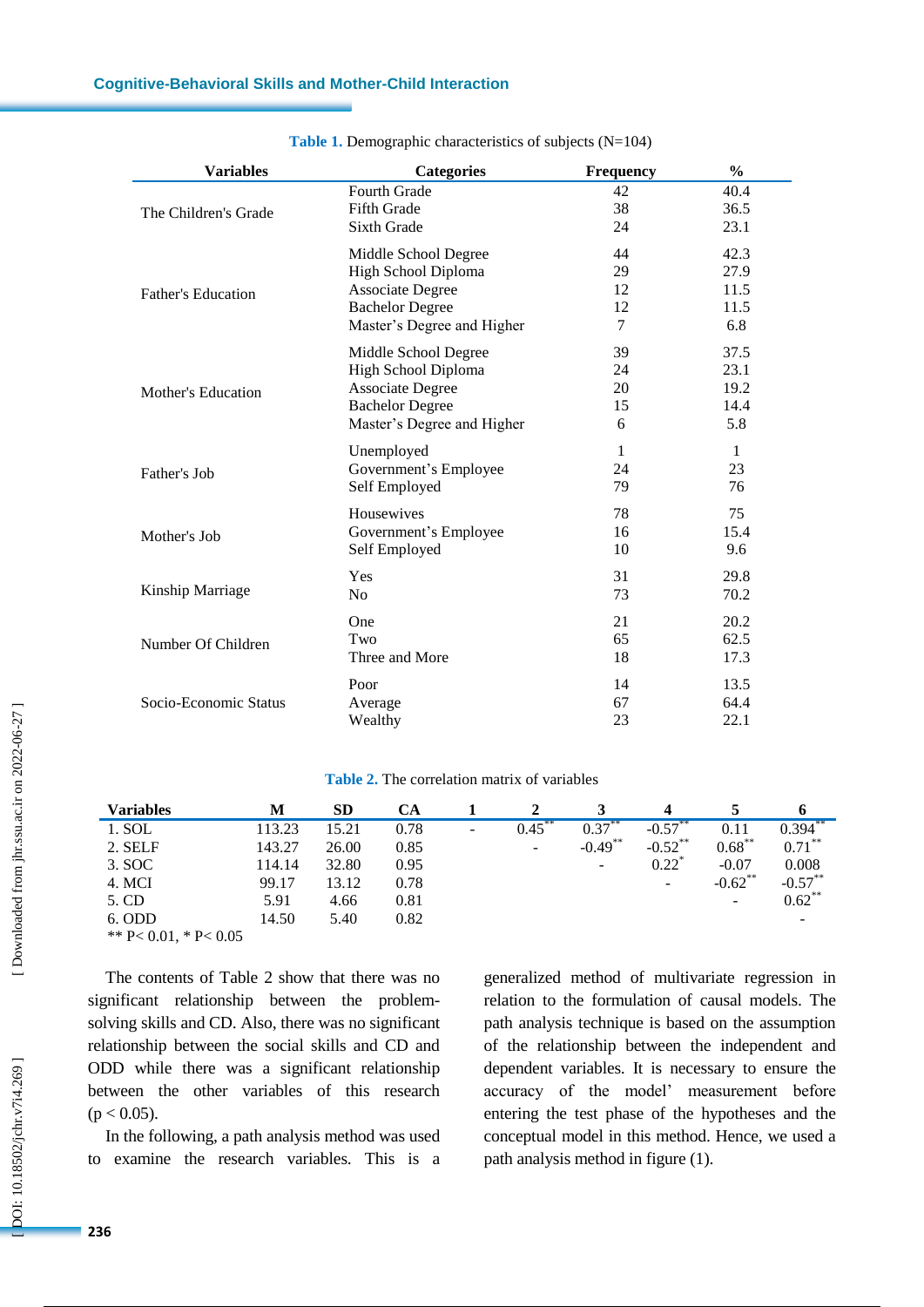Each equation included the path coefficient between the latent variables along with its significance test based on  $\beta$ , and also the value of  $R^2$ , which is, the determination coefficient or the variance ratio explained by the latent variable. It

should also be noted that the number of ADHD patients is limited and difficult to access, also the fact that the minimum sample size for causal's research is  $100^{(25)}$ .



Figure 1. The research model

## **Confirmation of a measurement model**

In general, path analysis using the multiple regression methods was performed in several steps. The results obtained for the path coefficients in the first base were  $R^2 = 0.75$  and  $e^2 = 0.25$ . Thus, exogenous variables (problem -solving skills, selfcontrol skills, and social skills) along with the mediating variable (parent interaction) explained 75% of the variance of the endogenous variable (CD) in the model, but the remaining 25%were notby the model. This means that problem -solving skills, self-control skills, social skills, and mother -child interaction can explain 75% of CD changes. It is worth noting that the effect of

these four variables on CD was significant.

The results obtained for the path in the second base were  $R^2 = 0.71$  and  $e^2 = -0.29$ . This means that the problem -solving skills, self -control skills and social skills (exogenous variables) along with the mother -child interaction (endogenous mediator variables) explained71% of the variance of ODD (endogenous variance) in the model and only the remaining 29% were not explained by the model. In this base, it should be noted that the effect of self-control skills and social skills along with the mother -child interaction had a significant effect on ODD, but the problem - solving skills did not have any significant effects on ODD (Table 3).

Table 3. Summary of determination coefficients and t-values with enter method

| <b>Paths</b> |                       |          | Un-standardized<br><b>Coefficient</b> |          | Т       | <b>Sig</b> | R <sub>2</sub> | <b>Results</b> |
|--------------|-----------------------|----------|---------------------------------------|----------|---------|------------|----------------|----------------|
|              |                       | B        | <b>Std. Error</b>                     |          |         |            |                |                |
| <b>SOL</b>   | $\longrightarrow$ CD  | $-0.133$ | 0.019                                 | $-0.435$ | $-6.89$ | 0.000      |                | Confirm        |
| <b>SELF</b>  | $\rightarrow$ CD      | 0.127    | 0.012                                 | 0.706    | 10.91   | 0.000      |                | Confirm        |
| <b>SOC</b>   | $\triangle$ CD        | 0.033    | 0.008                                 | 0.234    | 4.02    | 0.000      | 0.75           | Confirm        |
| <b>MCI</b>   | $\triangle$ CD        | $-0.196$ | 0.023                                 | $-0.552$ | $-8.51$ | 0.000      |                | Confirm        |
| <b>SOL</b>   | $\rightarrow$ ODD     | 0.032    | 0.024                                 | 0.090    | 1.34    | 0.185      |                | Reject         |
| <b>SELF</b>  | $\longrightarrow$ ODD | 0.164    | 0.014                                 | 0.787    | 11.36   | 0.000      | 0.71           | Confirm        |
| <b>SOC</b>   | $\longrightarrow$ ODD | 0.078    | 0.010                                 | 0.471    | 7.58    | 0.000      |                | Confirm        |
| <b>MCI</b>   | $\rightarrow$ ODD     | $-0.090$ | 0.029                                 | $-0.218$ | $-3.14$ | 0.002      |                | Confirm        |
| <b>SOL</b>   | $\longrightarrow$ REL | $-0.386$ | 0.075                                 | $-0.447$ | $-5.17$ | 0.000      |                | Confirm        |
| <b>SELF</b>  | $\rightarrow$ REL     | $-0.192$ | 0.047                                 | $-0.380$ | $-4.13$ | 0.000      | 0.41           | Confirm        |
| <b>SOC</b>   | $\rightarrow$ REL     | $-0.52$  | 0.035                                 | $-0.131$ | $-1.47$ | 0.143      |                | Reject         |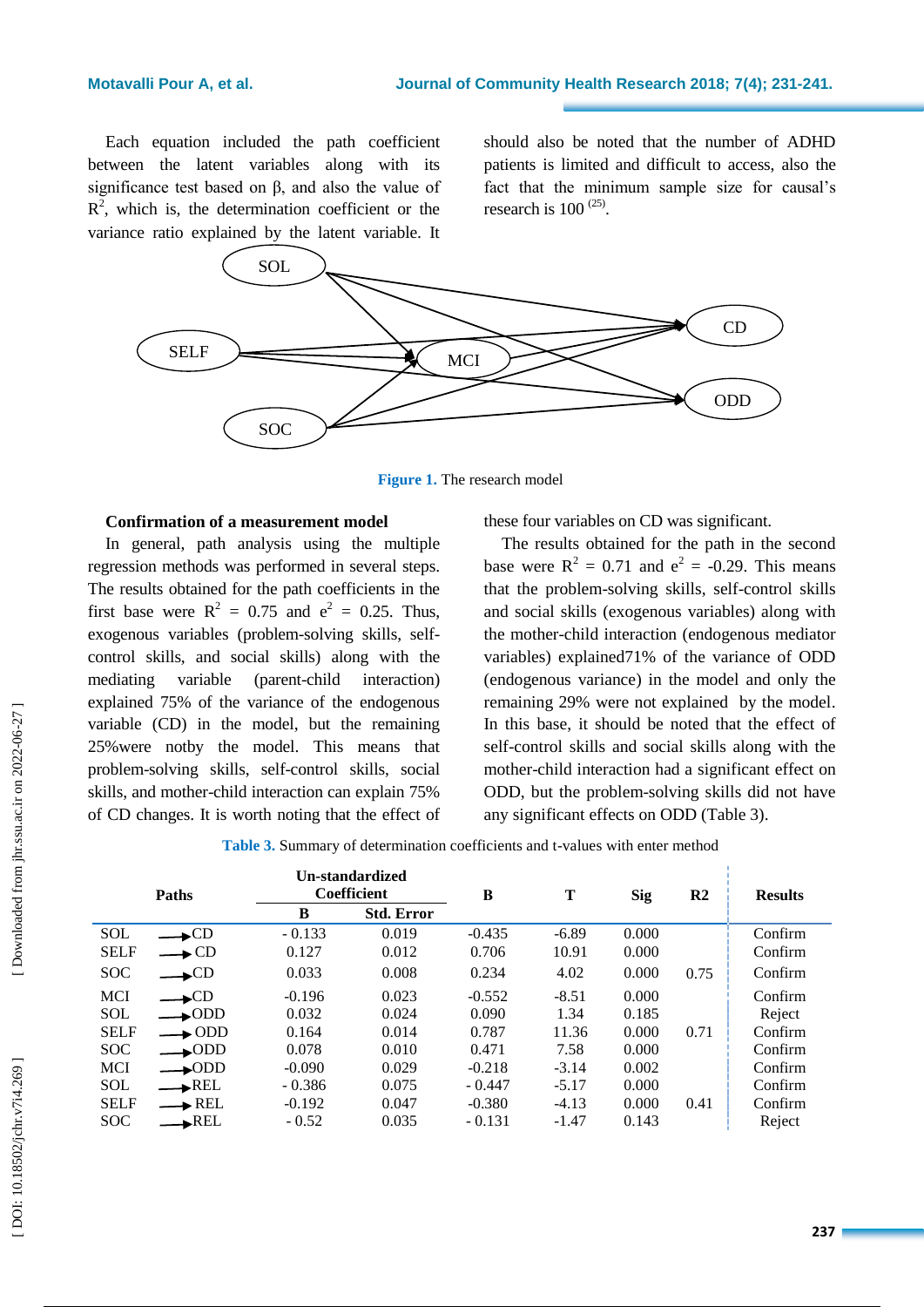The result of Table 3 show the path coefficients in the third base which were  $R^2 = 0.41$  and  $e^2 =$ 0.59. Thus, exogenous variables (problem -solving skills, self-control skills, and social skills) explained 41% of the variance of the mediating variable (mother -child interaction) in the model, but the remaining 59% werenot explained by the model. In this base, the effect of problem -solving skills and self-control skills on mother -child interaction was significant, but social skills had no significant effect on the mother -child interaction.

Then, the Sobel test was used to determine the indirect effect of the problem -solving skills and self-control, and social skills on CD and ODD with the mediating role of the mother -child interaction. The statistics of this test in problem -solving skills on the conduct disorder were  $T = 5.40$ , Std. Error =  $0.005$  and p-value =  $0.001$ , which was less than 0.01, which means that the problem -solving variable, in addition to its direct relationship to the conduct disorder, it can have an effect through the mediating variable of mother -child interaction, and its indirect effect was 0/194. The statistics of this test in this skill on ODD were  $T = -1.22$ , Std. Error  $= 0.002$  and p-value  $= 0.22$ , which were greater than 0.01, which means that the mother -child interaction variable cannot be a mediator between the problem -solving skill and ODD, and its indirect effect was not significant .

On the other hand, the statistics of this test in self-control skills on conduct disorder were  $T = -$ 2.99, Std. Error = 0.003 and p -value = 0.001, which were less than 0.01, which means that the self-control variable, in addition to the direct relationship to CD, can have an effect through the mediating variable of mother -child interaction, and its indirect effect was equal to 0.555%. The statistics of this test in this skill on ODD were  $T = -2.99$ , Std. Error = 0.005 and p-value = 0.002, which were smaller than 0.01, which means that the self-control variable, in addition to the direct relationship to the ODD, can affect the ODD through the mediating variable of the mother -child interaction, and its indirect effect equals to 0.171.



Figure 2. Structural relationships of cognitive-behavioral skills with symptoms of conduct disorder and oppositional defiant disorder emphasizing on the role of the mother - child interaction

## **Discussion**

The present study investigated the structural relationships of the social skills, problem -solving skills, and self-control with the mediating role of mother -child interaction and symptoms of the CD and ODD in children with ADHD. Results showed that problem -solving skills, self-control skills, social

skills, and mother -child interaction can explain the symptoms of CD in the children with ADHD and these results are in line with research by Barghi Irani and colleagues. <sup>(26)</sup>, Rajabi and colleagues. <sup>(27)</sup> and Safaeian<sup>(28)</sup>.

Also, in the model presented in this study, the results showed that the self -control skills and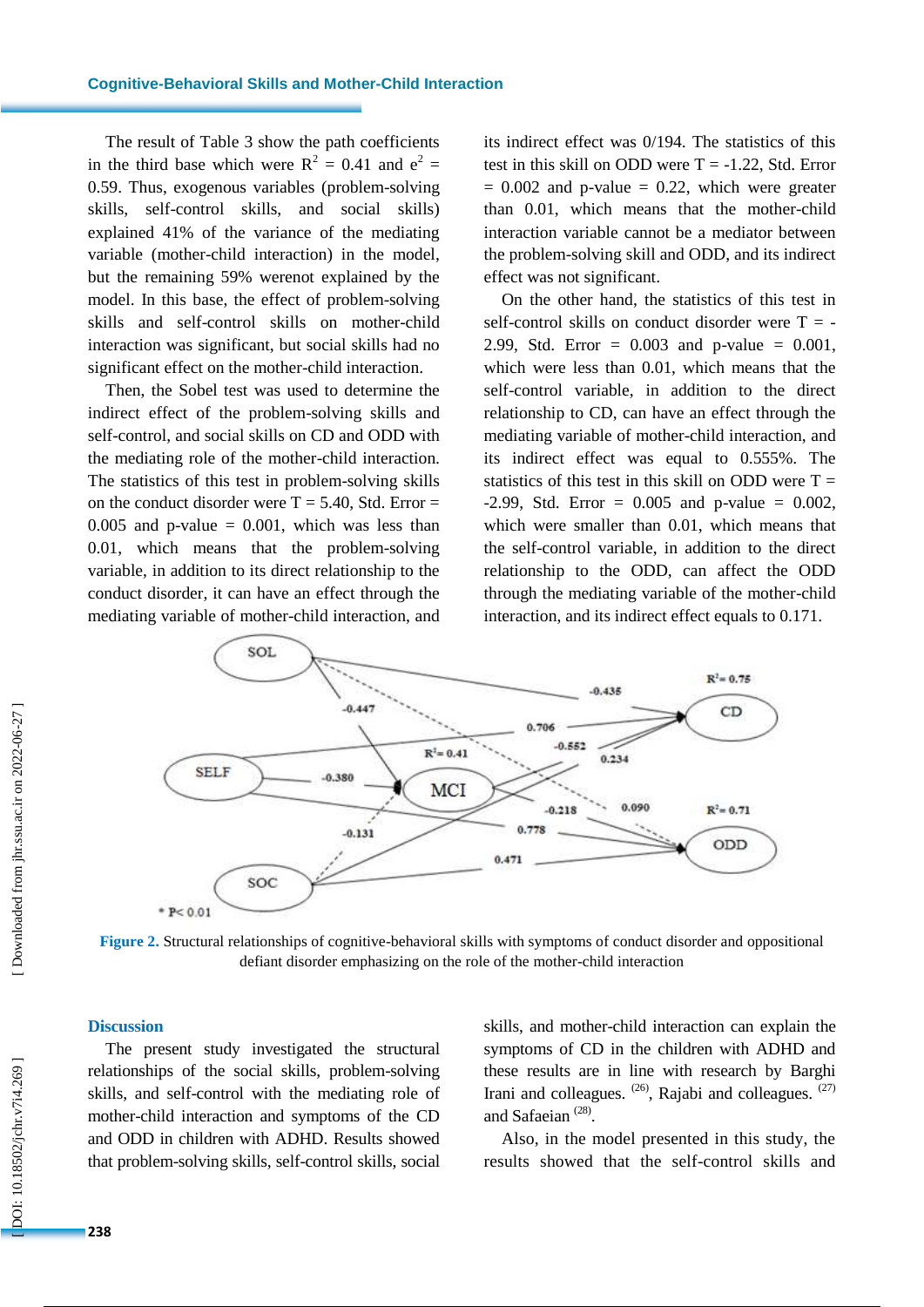social skills, as well as mother -child interaction, can explain the symptoms of ODD in children with ADHD, which are consistent with the results of the studies by Mohammadlu et al.  $(29)$  and Salehizadeh<sup>(30)</sup>.

Interpreting the results, according to the Barclay model  $(2)$ , the problems and deficits of a child with ADHD were due to disturbances in some areas such as behavioral inhibition, self-regulation, and internal dialogue and as a result, the more trained with skills, such as problem solving, self-control and social skills, the less deficiencies were faced in the child. Another point worth noting in the finding is that, reducing symptoms can be attributed to the mother child interaction during the play therapy sessions and these are consistent with the results of the researches done by NouzariArdakani<sup>(31)</sup>, Climie  $\&$ Mitchell  $^{(32)}$ , and Sohrabi et al.  $^{(33)}$ . As inferred from the proposed model of the research and the literature in this field, families can play a key role in the treatment of children with ADHD because many skills and even skills such as self-control, problem solving skills and social skills in the texture of the family can be transfered to the child through the mother -child interaction and affect the symptoms of CD and ODD.

The findings of this study did not support the effect of the problem -solving skills on ODD symptoms, and the findings were inconsistent with most studies such as JamaliPaghaleh et al. <sup>(34)</sup>, Afzali et al. <sup>(35)</sup>, and Kupai and Lachini<sup>(36)</sup>, which showed the positive impact of problem -solving skills on reducing the symptoms of ODD. Given the discrepancy between this study findings and the research literature, it is necessary to evaluate the relationship between these two factors and mediate the mother -child interaction with more specialized tools. Thus, these study findings could indicate that learning problem -solving skills through the mother -child interaction can be deliberately neglected and disproved by the child with ADHD.

In the last part of the analysis, the overall effect of the problem -solving and self-control skills on the mother -child interaction was significant. In other words, problem -solving skills had a positive effect

on the improvement of the mother -child interaction, which is consistent with the research by Shokouhi - Yekta and colleagues.  $(37)$ . On the other hand, selfcontrol had a significant effect on the interaction between the mother and child, which was consistent with the findings of Meece & Robinson<sup>(38)</sup>. It can be concluded that the more the child is able to use the problem -solving skills in solving his problems and the less he is dependent on his/her mother in solving the problems, the interaction between them have the best quality. On the other hand, self-control improvements will prevent some of the child's misbehaviors, and thus the mother -child interaction would improve.

Findings of this study did not show a significant effect of social skills on the mother -child interaction, which was not consistent with the theoretical foundations in this field. However, children with higher social skills naturally have a better relationship with their parents, but this result was not confirmed in the present study.

## **Conclusion**

The present study was performed to determine the pre -assumptions of the designing cognitive behavioral treatment package for children with ADHD. The overall results of this study confirmed the direct and indirect effects (through mother -child interaction) of cognitive -behavioral skills on the level of CD and ODD symptoms in ADHD children. Based on this, family -center cognitive behavioral therapy packages can be designed in which some aspects of treatment can be provided from mother to child.

Limitations: The limitations of the present study were the lack of diagnostic interviews for all the criteria and the low number of female subjects. Thus, only male subjects participated in the research.

Recommendations: Based on the present research, it was suggested that the participation of the parents and especially the mother will increase in the implementation of psychological interventions and the family -centered programs should be expanded. It was also suggested that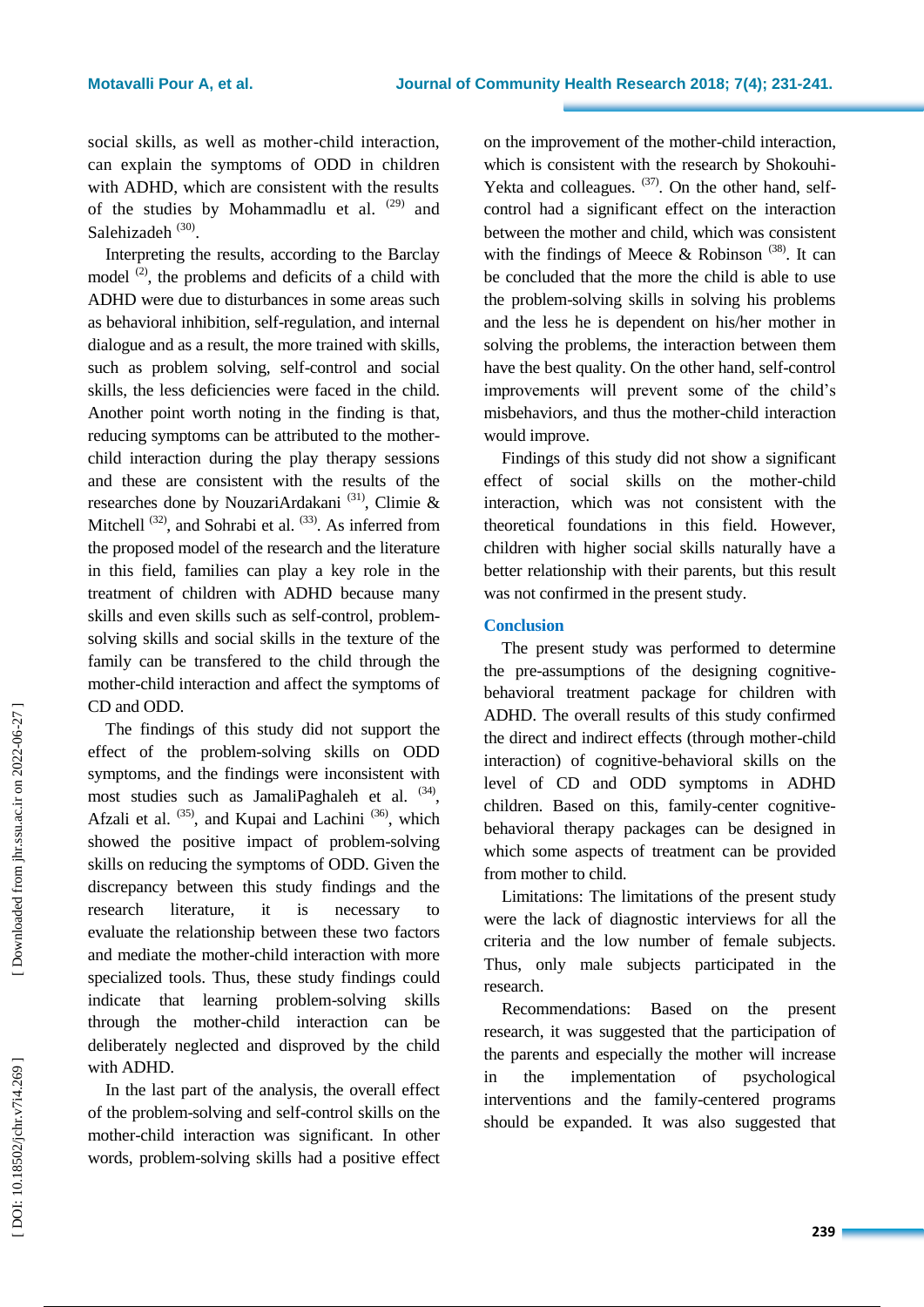comorbid symptoms in ADHD treatment should be more addressed by intervention program designers .

## **Acknowledgments**

We are grateful to the princip als of Akhtar Danesh, Haj Mahmoud Soheili and Shahid Moshki Baf elementary school s that helped us in the present research with code number of 34701 -13 in 1396/10/02 .

## **Conflict of Interest**

The authors declared no conflicts of interest.

## **References**

- 1. American psychiatric association. Diagnostic and statistical manual of mental disorders 5<sup>th</sup> Ed. Arlington, VA: American Psychiatric Publishing; 2013.
- 2.Barkley RA. Attention -deficit hyperactivity disorder. Scientific American, a division of Nature America, Inc . 1998; 279(3): 66 -71.
- 3.Wilens TE, Biederman J, Spencer TJ. Attention deficit/hyperactivity disorder across the lifespan. Annual Review of Medicine. 2002; 53(1): 113-131.
- 4.Council for Exceptional Children. Report of The CEC Advocacy and Governmental Relations Committee Regarding the New Proposed U. S. Federal Definition of Serious Emotional Disturbance. Reston, VA: Author; 1991.
- 5.Barkley RA. Attention -deficit hyperactivity disorder: a handbook for diagnosis and treatment. New York: Guilford Press; 1990.
- 6.Loeber R, Green S, Keenan K. Which boys will fare worse? Early predictors of the onset of conduct disorder and hyperactivity. Journal of the American Academy of Child and Adolescent Psychiatry. 1995; 34 (4): 499 -509.
- 7.Walker J, Lahey B, Hynd G, et al. Comparison of specific patterns of antisocial behavior in children with conduct disorder with or without coexisting hyperactivity. Journal of Consulting and Clinical Psychology. 1987; 55(6): 910 - 913.
- 8.O'Brien J, Halperin J, Newcorn J, et al. Psychometric differentiation of conduct disorder and attention deficit disorder with hyperactivity. Journal of Developmental and Behavioral Pediatrics. 1992; 13(4): 274-277.
- 9.Motavallipour A, Rashidi A. Parenting stress in parents of children with ADHD. Journal of Exceptional Education. 2009; 91(9): 57 -65. [Persian].
- 10. Kimiae SA, Beigi F. Comparison of family functions of mothers of healthy children and "hyperactive / attention deficit" children and the effect of problem solving skills on family functions of mothers. Journal of Behavioral Sciences. 2010; 4(2): 141-147. [Persian].
- 11. Karahmadi M, Tabaeeyan SR, Afkhami Aqda M. Comparison of parental interaction pattern in children with ADHD with control group. Journal of Shahid Sadoughi University of Medical Sciences. 2007; 15 (1): 44 -48. [Persian].
- 12. Barkley RA. Attention-deficit/hyperactivity disorder a handbook for diagnosis and treatment. 4<sup>th</sup> ed. New York London: Guilford Press. 2015.
- 13. Nelson RW, Israel AC. Behavior disorders of childhood. 5th edition. Upper Saddle River, NJ, US: Prentice Hall/Pearson Education; 2003.
- 14. Purdie N, Hattie J, Carroll A. A review of the research on interventions for attention deficit hyperactivity disorder: what works best? . Review of Educational Research. 2002; 72(1), 61 -99.
- 15. Rivera Flores GW, Barreda Parra VA. Cognitive behavioral treatment in children with attention deficit hyperactivity disorder. Revista de Psicología Universidad de Antioquia. 2014; 6(2): 79 -94.
- 16. Barkley RA. Attention-deficit/hyperactivity disorder: A handbook for diagnosis and treatment. 3<sup>rd</sup> ed. New York: Guilford Press; 2006.
- 17. Mikami AY, Huang -Pollack C L, Pfiffner LJ, et al. Social skills differences among attention -deficit/hyperactivity disorder types in a chat room assessment task. Journal of Abnormal Child Psychology. 2007; 35(4): 509 -521.
- 18. Greene RW, Ablon JS, Gorong JC, et al. Effectiveness of collaborative problem solving in affectively dysregulated children with oppositional -defiant disorder: initial findings. Journal of Consulting and Clinical Psychology. 200 4; 72 ( 6): 1157 -1164.